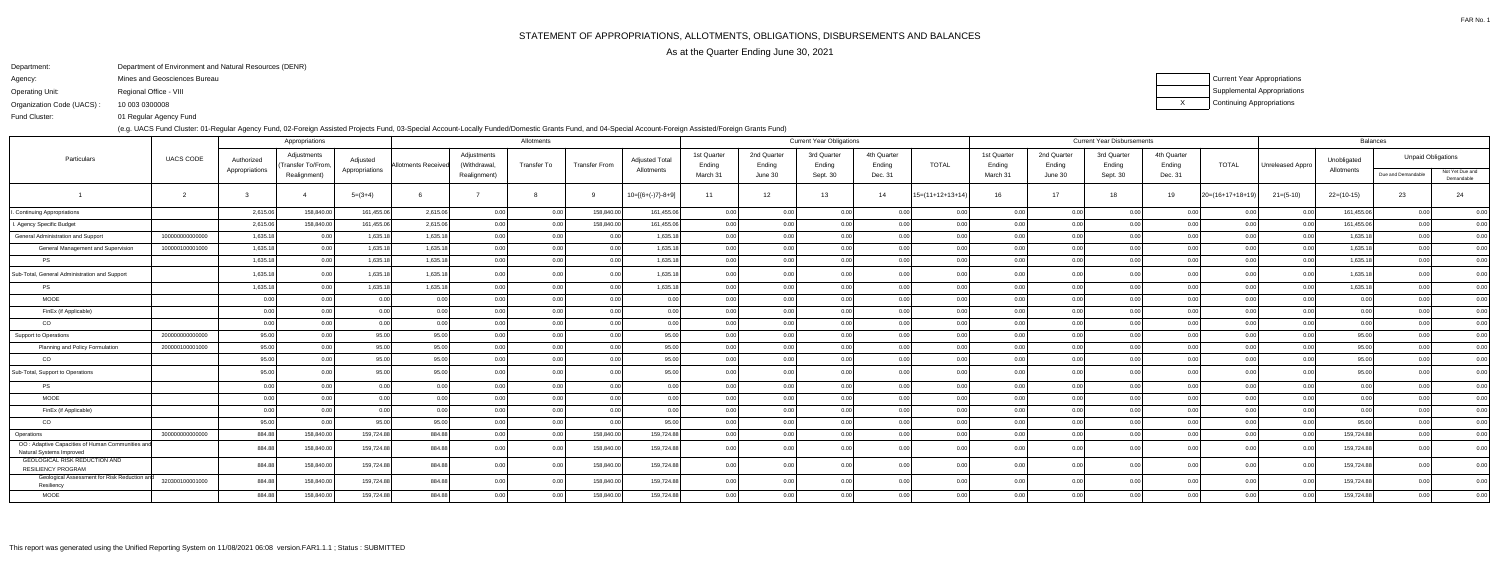| Department of Environment and Natural Resources (DENR) |
|--------------------------------------------------------|
| Mines and Geosciences Bureau                           |
| Regional Office - VIII                                 |
| 10 003 0300008                                         |
|                                                        |

Fund Cluster:01 Regular Agency Fund

(e.g. UACS Fund Cluster: 01-Regular Agency Fund, 02-Foreign Assisted Projects Fund, 03-Special Account-Locally Funded/Domestic Grants Fund, and 04-Special Account-Foreign Assisted/Foreign Grants Fund)

| Current Year Appropriations        |
|------------------------------------|
| <b>Supplemental Appropriations</b> |
| Continuing Appropriations          |

|                                                                            | UACS CODE |                              | Appropriations                                   |                            | Allotments                 |                                             |             |                      |                                     |                                   |                                  | <b>Current Year Obligations</b>   |                                  |                    | <b>Current Year Disbursements</b> |                                  |                                   |                                  |                    |                         | Balances                  |                                                 |                               |  |
|----------------------------------------------------------------------------|-----------|------------------------------|--------------------------------------------------|----------------------------|----------------------------|---------------------------------------------|-------------|----------------------|-------------------------------------|-----------------------------------|----------------------------------|-----------------------------------|----------------------------------|--------------------|-----------------------------------|----------------------------------|-----------------------------------|----------------------------------|--------------------|-------------------------|---------------------------|-------------------------------------------------|-------------------------------|--|
| Particulars                                                                |           | Authorized<br>Appropriations | Adjustments<br>Transfer To/From,<br>Realignment) | Adjusted<br>Appropriations | <b>Allotments Received</b> | Adjustments<br>(Withdrawal,<br>Realignment) | Transfer To | <b>Transfer From</b> | <b>Adjusted Total</b><br>Allotments | 1st Quarter<br>Ending<br>March 31 | 2nd Quarter<br>Ending<br>June 30 | 3rd Quarter<br>Ending<br>Sept. 30 | 4th Quarter<br>Ending<br>Dec. 31 | <b>TOTAL</b>       | 1st Quarter<br>Ending<br>March 31 | 2nd Quarter<br>Ending<br>June 30 | 3rd Quarter<br>Ending<br>Sept. 30 | 4th Quarter<br>Ending<br>Dec. 31 | <b>TOTAL</b>       | <b>Unreleased Appro</b> | Unobligated<br>Allotments | <b>Unpaid Obligations</b><br>Due and Demandable | Not Yet Due and<br>Demandable |  |
|                                                                            |           |                              |                                                  | $5=(3+4)$                  |                            |                                             |             |                      | $10=[{6+(-)}7{-8+9}]$               | 11                                | 12                               | 13                                | 14                               | $15=(11+12+13+14)$ | 16                                | 17                               | 18                                | 19                               | $20=(16+17+18+19)$ | $21 = (5-10)$           | $22=(10-15)$              | 23                                              |                               |  |
| Sub-Total, Operations                                                      |           | 884.88                       | 158,840.0                                        | 159,724.88                 | 884.88                     |                                             | 0.00        | 158,840.00           | 159,724.88                          | 0.001                             |                                  |                                   |                                  |                    |                                   |                                  |                                   |                                  |                    |                         | 159,724.88                |                                                 |                               |  |
| PS                                                                         |           |                              |                                                  |                            |                            |                                             |             |                      |                                     | 0.00                              |                                  |                                   |                                  |                    |                                   |                                  |                                   |                                  |                    |                         |                           |                                                 |                               |  |
| <b>MOOE</b>                                                                |           | 884.88                       | 158,840.00                                       | 159,724.88                 | 884.88                     |                                             |             | 158,840.00           | 159,724.88                          | 0.00                              |                                  |                                   |                                  |                    |                                   |                                  |                                   |                                  |                    |                         | 159,724.88                |                                                 | 0.00                          |  |
| FinEx (if Applicable)                                                      |           |                              |                                                  |                            | 0.00                       |                                             |             | 0.00                 |                                     | 0.00                              |                                  |                                   |                                  |                    |                                   |                                  |                                   |                                  |                    |                         |                           |                                                 | 0.00                          |  |
| CO                                                                         |           |                              |                                                  |                            |                            |                                             |             |                      |                                     | 0.00                              |                                  |                                   |                                  |                    |                                   |                                  |                                   |                                  |                    |                         |                           |                                                 | 0.00                          |  |
| III. Unobligated Allotment Balances pursuant to RA Nos.<br>11519 and 11520 |           |                              |                                                  |                            |                            |                                             |             |                      |                                     |                                   |                                  |                                   |                                  |                    |                                   |                                  |                                   |                                  |                    |                         |                           |                                                 |                               |  |
| CO                                                                         |           |                              |                                                  |                            | 0 <sup>0<sup>c</sup></sup> |                                             |             | 0 <sup>0</sup>       |                                     | ი იი                              |                                  |                                   |                                  |                    |                                   |                                  |                                   |                                  |                    |                         |                           |                                                 | 0.00                          |  |
| GRAND TOTAL                                                                |           | 2,615.06                     | 158,840.0                                        | 161,455.06                 | 2,615.06                   |                                             |             | 158,840.00           | 161,455.06                          | 0.00                              |                                  |                                   |                                  |                    |                                   |                                  |                                   |                                  |                    |                         | 161,455.06                |                                                 | 0.00                          |  |
| PS                                                                         |           | 1,635.18                     |                                                  | 1,635.18                   | 1,635.18                   |                                             |             | $\cap$               | 1.635.1                             | 0.001                             |                                  |                                   |                                  |                    |                                   |                                  |                                   |                                  |                    |                         | 1,635.18                  |                                                 | 0.00                          |  |
| <b>MOOE</b>                                                                |           | 884.88                       | 158,840.0                                        | 159,724.88                 | 884.88                     |                                             |             | 158,840.00           | 159,724.88                          | 0.00                              |                                  |                                   |                                  |                    |                                   |                                  |                                   |                                  |                    |                         | 159,724.88                |                                                 | 0.00                          |  |
| FinEx (if Applicable)                                                      |           |                              |                                                  |                            |                            |                                             |             |                      |                                     |                                   |                                  |                                   |                                  |                    |                                   |                                  |                                   |                                  |                    |                         |                           |                                                 | 0.00                          |  |
| CO                                                                         |           |                              |                                                  | 95.00                      | 95.00                      |                                             |             |                      |                                     |                                   |                                  |                                   |                                  |                    |                                   |                                  |                                   |                                  |                    |                         | 95.00                     |                                                 | $\frac{1}{0.00}$              |  |

SALVACION A. LEBRIA

Administrative Officer IV/Budget Officer II

Date: 2021-07-23 11:49:38

Certified Correct:

Chief, Finance and Administrative Division

MARCELINA C. ESPOS

Recommending Approval:

2021-07-23 17:04:47

## Approved By:

CARLOS A. TAYAG

Regional Director

### Certified Correct:

 Date: Date: Date:2021-07-23 11:49:38

# EVALYN E. BARILLO

Accountant III